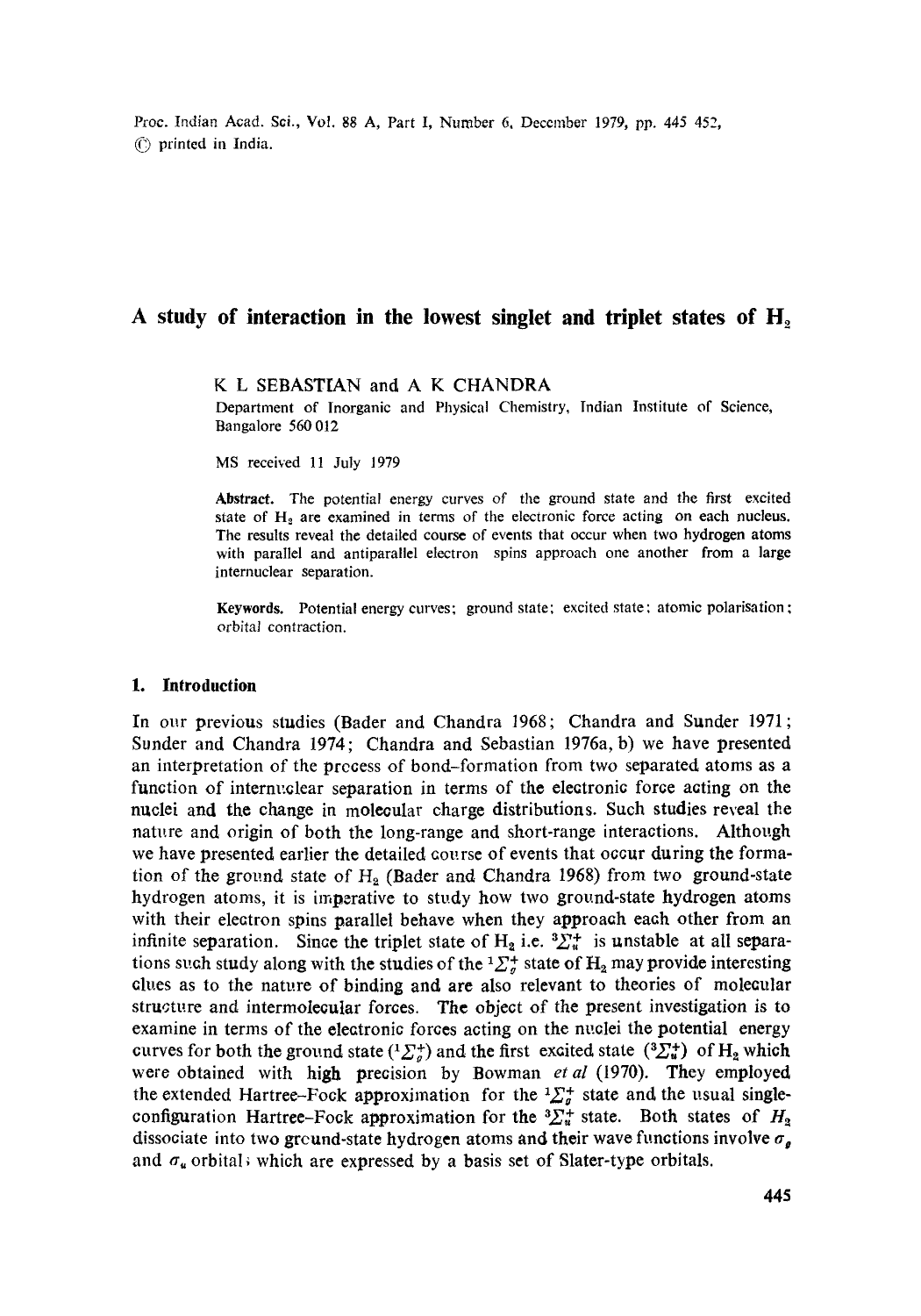## **2. An analysis in terms of electronic forces**

The total force acting on a nucleus  $A$  in a homonuclear diatomic for any internuclear separation  $R$  is given by (Bader and, Chandra 1968; Chandra and, Sunder 1971; Sunder and Chandra 1974; Chandra and Sebastian 1976a, b)

$$
F_A(R) = \frac{Z}{R^2}(Z - f_A^{\rho}),\tag{1}
$$

where

$$
f_A^{\rho} = R^2 \int \rho(r) \frac{\cos \theta_{Ai}}{r_{Ai^2}} d\tau,
$$
 (2)

is called the charge equivalent of the net electronic force on nucleus  $A$  in the direction of the bond, Z is the nuclear charge and  $\rho$  (r), the molecular electron density at a point  $r$  evaluated for the internuclear separation  $R$ . In order to understand the detailed course of events during the atomic interaction it is more useful to consider  $f_A^p$  than the total force  $F_A(R)$ . In figure 1 is shown the variation of  $f_A^p$ 



**Figure 1.** Variation with R of  $f_{\lambda}^{\rho}$  ( $\Sigma_{a}^{+}$ ) and  $f^{\rho}D$  ( $\Sigma_u^+$ ). All the quantities are in atomic units.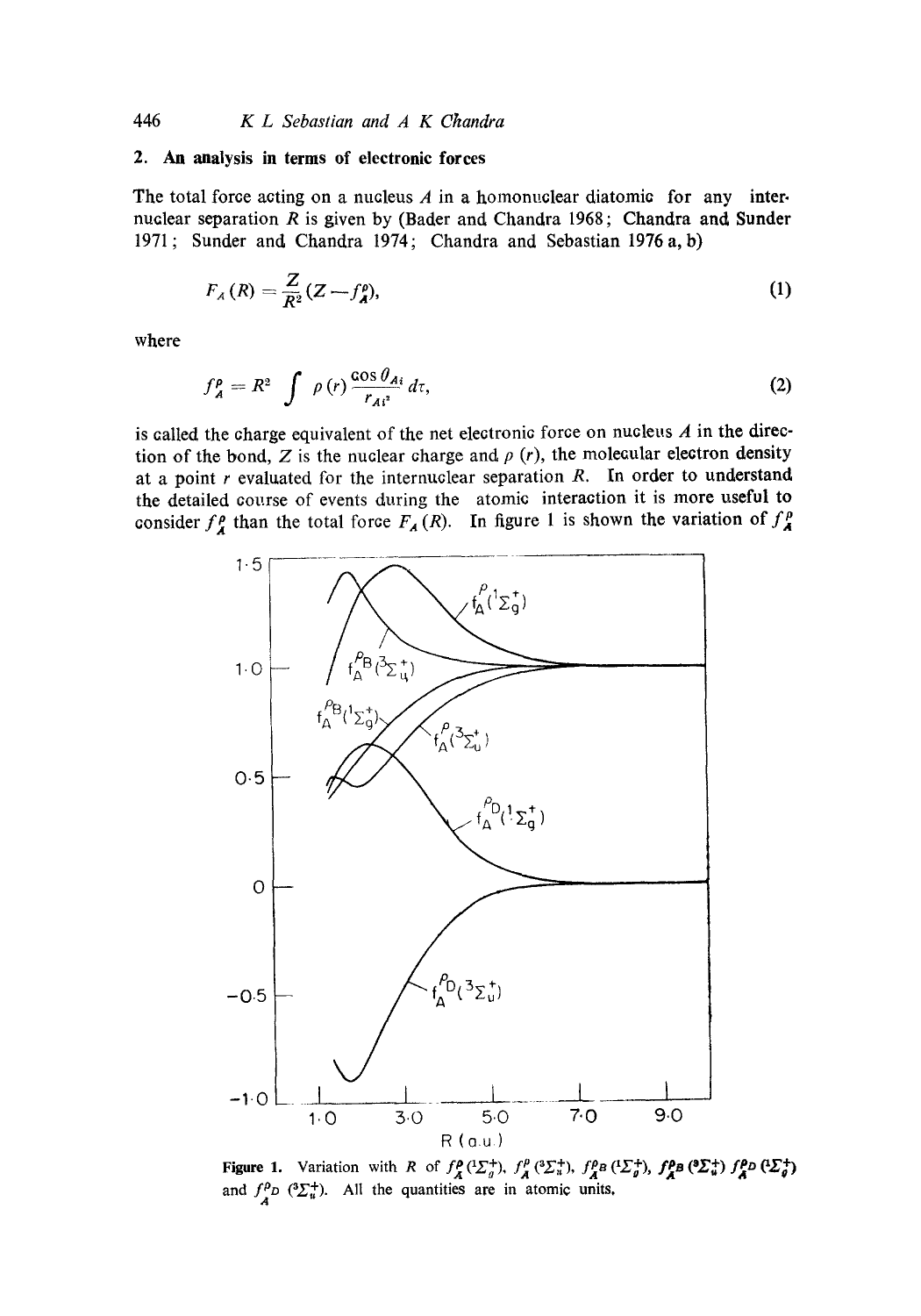$\left(\frac{1}{2}\right)$  and  $f_A^{\rho}$  ( ${}^{3}\Sigma_{u}^{+}$ ) with R. The limiting value of  $f_A^{\rho}$  for both the singlet and triplet states of  $H_2$  is unity (Bader and Chandra 1968; Chandra and Sunder 1971; Sunder and Chandra 1974; Chandra and Sebastian 1976 a, b). Figure 1 shows that at large R the singlet and triplet states of  $H<sub>2</sub>$  behave identically and such situation persists for  $R \approx 7a_0$ . For  $R < 7a_0$ , the density in the  ${}^{1}\Sigma^+_{\sigma}$  state becomes more and more binding corresponding to a net force of attraction and the formation of a stable molecule, while in the  ${}^{3}\Sigma_{u}^{+}$  state the charge distribution becomes antibinding corresponding to a net force of repalsion. From the comparison of the potential energy curves of the singlet and triplet states of H<sub>2</sub>, Bowman *et al* (1970) concluded that the near identity of these two states of  $H_2$  persists for R as small as  $5a_0$ . Our analysis has however revealed that these two states of  $H<sub>2</sub>$  behave differently for  $R > 5a_0$ . This difference becomes more striking when we partition the electronic forces into three components as

$$
f_{\mathbf{A}} = f_{\mathbf{A}}^{\rho} A + f_{\mathbf{A}}^{\rho} B + f_{\mathbf{A}}^{\rho} D,
$$
\n(3)

and analyse each term separately. The three terms of equation (3) are respectively called the atomic polarisation, screening and the overlap (or delocalisation) terms and their physical significance has been discussed in earlier publications (Bader and, Chandra 1968; Chandra and Sunder 1971; Sunder and Chandra 1974; Chandra and Sebastian 1976a, b). In figures 1 and 2 are shown the variation of these three



Figure 2. Variation with R of  $f_A^{\rho}A$   $(^1\Sigma_g^+)$  and  $f_A^{\rho}A$   $(^3\Sigma_g^+)$ .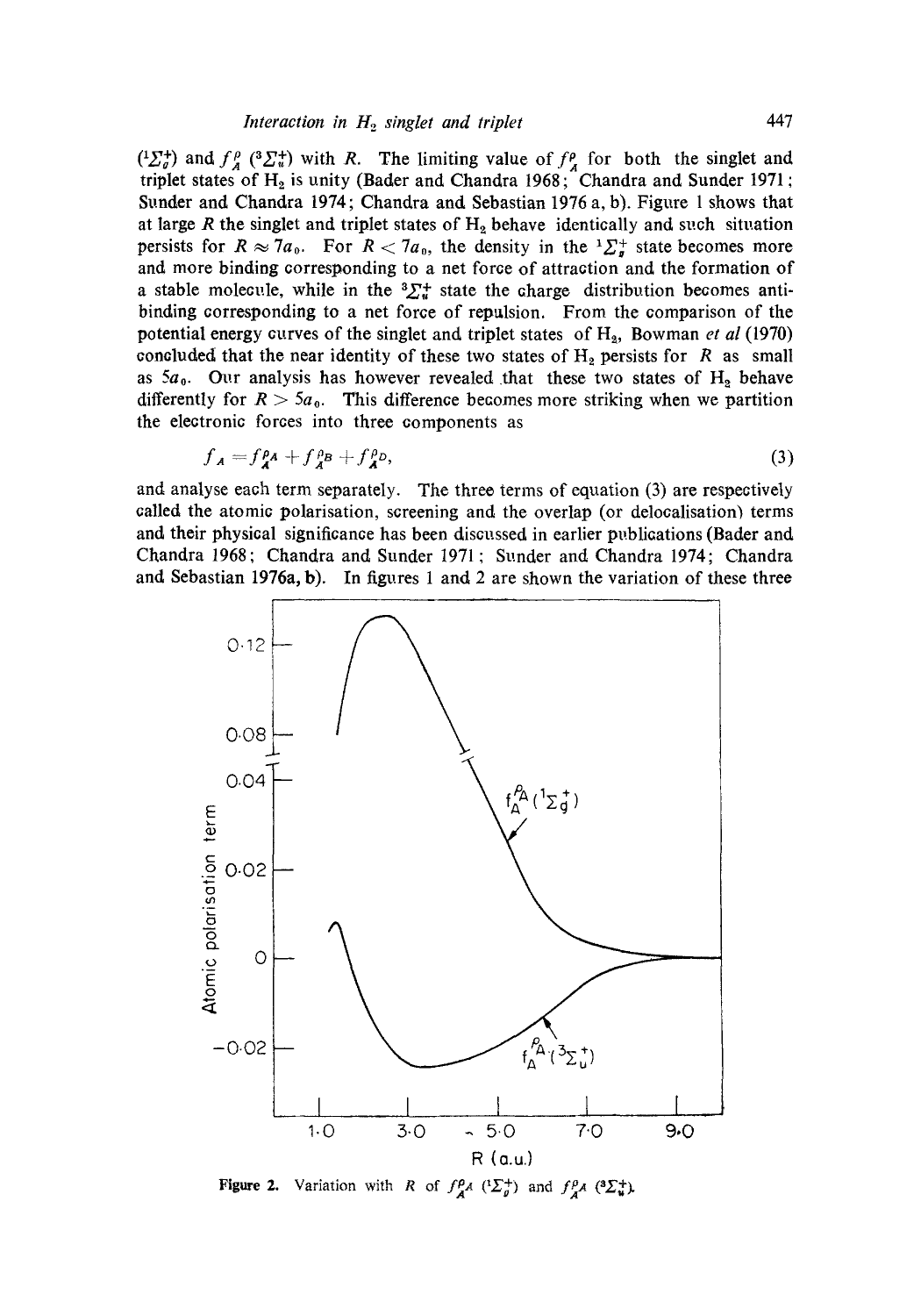terms with R. It should be noted that all these three terms, i.e.,  $f_A^{\rho}A$ ,  $f_A^{\rho}B$  and  $f_A^{\rho}D$ should converge to zero in the limit of the united atom. The variation of these terms with  $R$  in figures 1 and 2 shows this trend at a very small value of  $R$ .

The variation of  $f_A^{\rho_A}$  with R for both the  ${}^3\Sigma_*^+$  and  ${}^1\Sigma_g^+$  states (figure 2) shows that even for  $R \geq 5a_0$  when the overlap of two atomic orbitals is negligibly small, the electron cloud around each nucleus is polarised behind the nucleus in the  ${}^{3}\Sigma_{*}^{+}$ state. On the other hand, in the  ${}^{1}\Sigma_{g}^{+}$  state each atomic density is polarised towards the internuclear region resulting in an attractive force on each nucleus. But the variation of  $f_A^{\rho_A}$  (3 $\Sigma_*^+$ ) with R for  $R < 2a_0$  is somewhat surprising. Instead of going over directly to zero at  $R = 0$ , the value of  $f_A^{\rho}(3\sum_{i=1}^{n} s_i)$  rises to a positive value and then decreases to zero. This can be understood when we discuss the behaviour of the component ( $\sigma_{\theta}$  and  $\sigma_{\theta}$ ) orbitals for various R.

When R is decreased below 5a<sub>0</sub>, the variation of  $f_A^{\rho}$  with R (figure 1) shows that in the singlet state each nucleus readily penetrates into the charge cloud of the other atom while in the triplet state there is no evidence of such penetration. The increase of the screening term for the  ${}^{3}\Sigma_{u}^{+}$  state over the limiting value can be caused either by the contraction of the atomic orbitals or by a transfer of densities from the internuelear region or by both. This increase of the screening term beyond the limiting value implies an attraction between two atoms in the  ${}^{3}\Sigma^{+}_{*}$  state but this increase is small and more than offset by the highly repulsive overlap term.

The variation of the overlap term, i.e.  $f^{\rho}$  with R (figure 1) shows that as the two approaching atomic orbitals begin to overlap  $f_{\lambda}^{\rho}$  increases in the  ${}^{1}\Sigma_{g}^{+}$  state implying transfer of charge in the internuclear region until it reaches a maximum. On further decrease of  $R$ , the charge density is transferred behind the nuclei causing a decrease in the value of  $f_A^{\rho} \circ ({}^1\Sigma_g^+)$  for  $R < 2a_0$ . On the other hand, in the  ${}^3\Sigma_g^+$ state, the variation of  $f<sub>z</sub><sup>p</sup>$  with R implies a transfer of charge from the internuclear region to the region behind the nuclei and this charge density exerts a force which pulls the nuclei away from one another. At  $R = 2a_0$  the force of repulsion exerted by the overlap density in the  ${}^{3}\Sigma_{\pi}^{+}$  state corresponds to an increase of the nuclear charge by about  $+0.85$  units. This sizable effect arises from the fact that two electrons with their parallel spins cannot occupy the same region of space simultaneously. On further decrease of R, the value of  $f^{p}_{\mu}$  ( $^2\Sigma^+_n$ ) increases. This may be due to the expansion of an orbital in which case the magnitude of the force on the nucleus should decrease or some charge density migrates to the internuclear region from the antibinding regions.

## **3.** Behaviour of  $\sigma_q$  and  $\sigma_u$  orbitals

According to the simple concept of the molecular orbital theory for homopolar diatomics the  $\sigma_{\rho}$  and  $\sigma_{\mu}$  orbitals are respectively binding and antibinding. Since the antibinding character of the  $\sigma_*$  orbital density dominates, the  ${}^1\Sigma^+_g$  state of H<sub>2</sub> with the predominant configuration of  $|~\sigma_{q}^{2}|$  is stable and the  ${}^{3}\Sigma_{u}^{+}$  state with the configuration of  $| \cdot \overline{a}_{\theta}^1 | \cdot \overline{a}_{\theta}^1 |$  is unstable. This simple picture is however, only qualitatively valid when the force concept is used.

The total electronic force operative in the singlet and triplet states of  $H_2$  may be broken down into the orbital components. Thus

$$
f_A^{\rho} = f_A^{\sigma_{\theta}} + f_A^{\sigma_{\theta}}, \tag{4}
$$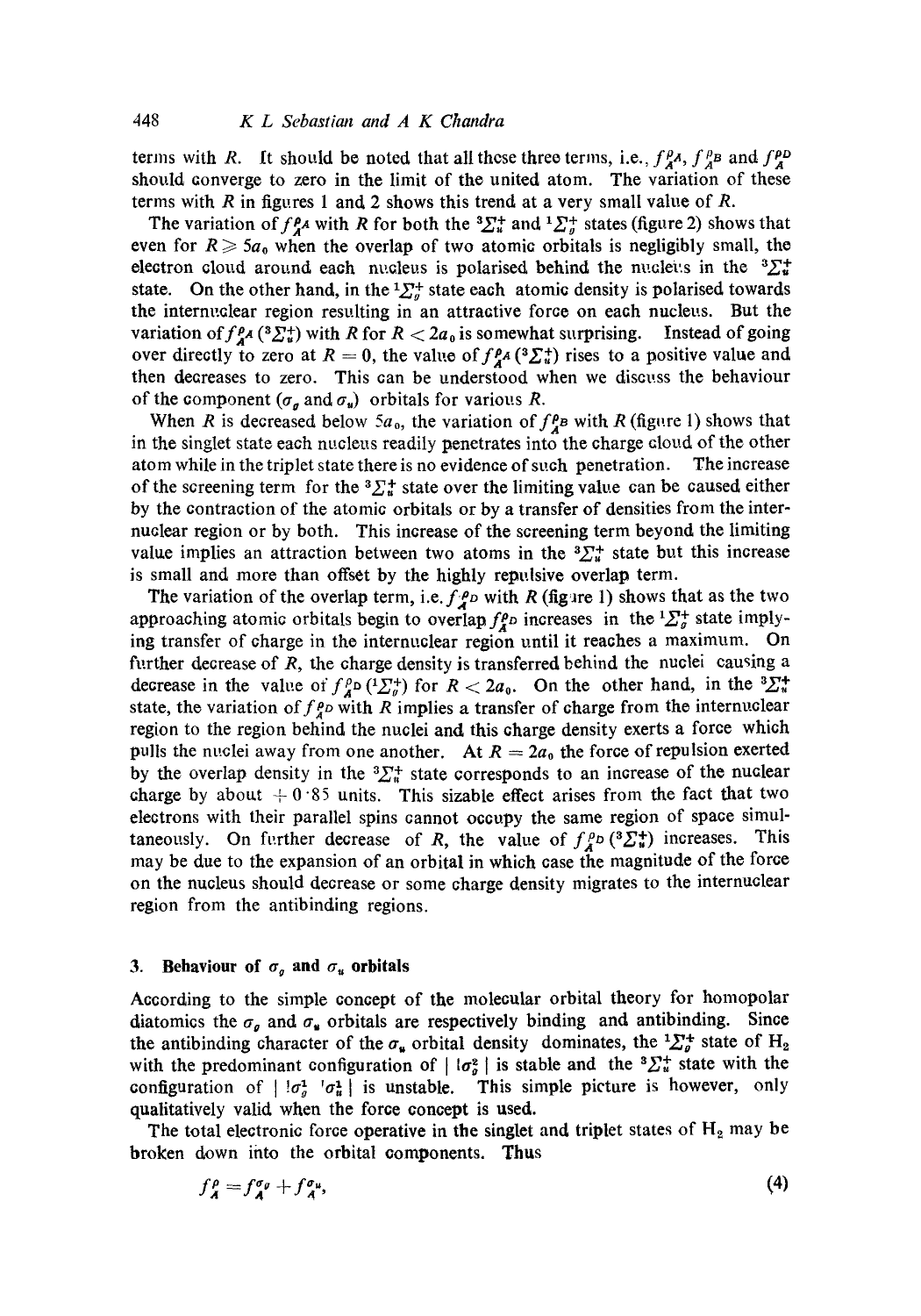where  $f_A^i$  is the charge equivalent of the partial force exerted on the nucleus A by the density in the ith molecular orbital. For the separated atoms the density distribution corresponding to each non-degenerate molecular orbital  $\varphi_i$  may be written as

$$
\varphi_{\mathbf{t}}^* \varphi_{\mathbf{t}} = \frac{1}{2} (\varphi_{\mathbf{t}}^2 + \varphi_{\mathbf{t}}^2), \tag{5}
$$

where  $\varphi_{iA}$  and  $\varphi_{iB}$  are the centrosymmetric atomic orbitals on atoms A and B with which  $\varphi_i$  correlates for the separated atoms. At the limit of large R,  $f_A^i$  becomes (Bader and Chandra 1968; Chandra and Sunder 1971 ; Sunder amt Chandra 1974; Chandra and Sebastian 1976a, b)

$$
f_A^i(R=\infty)=n_i/2,\t\t(6)
$$

where  $n_i$  is the occupation number of the *i*th MO. In both the singlet and triplet states of H<sub>2</sub> at  $R = \infty$  the occupation number of the  $\sigma_g$  and  $\sigma_g$  orbitals is unity and therefore the limiting value of each  $f^i_A$  is clearly 0.5. In figure 3 are shown the



Figure 3. Variation with R of  $f_{A}^{\sigma}$  and  $f_{A}^{\sigma}$  per electron for the singlet and triplet states.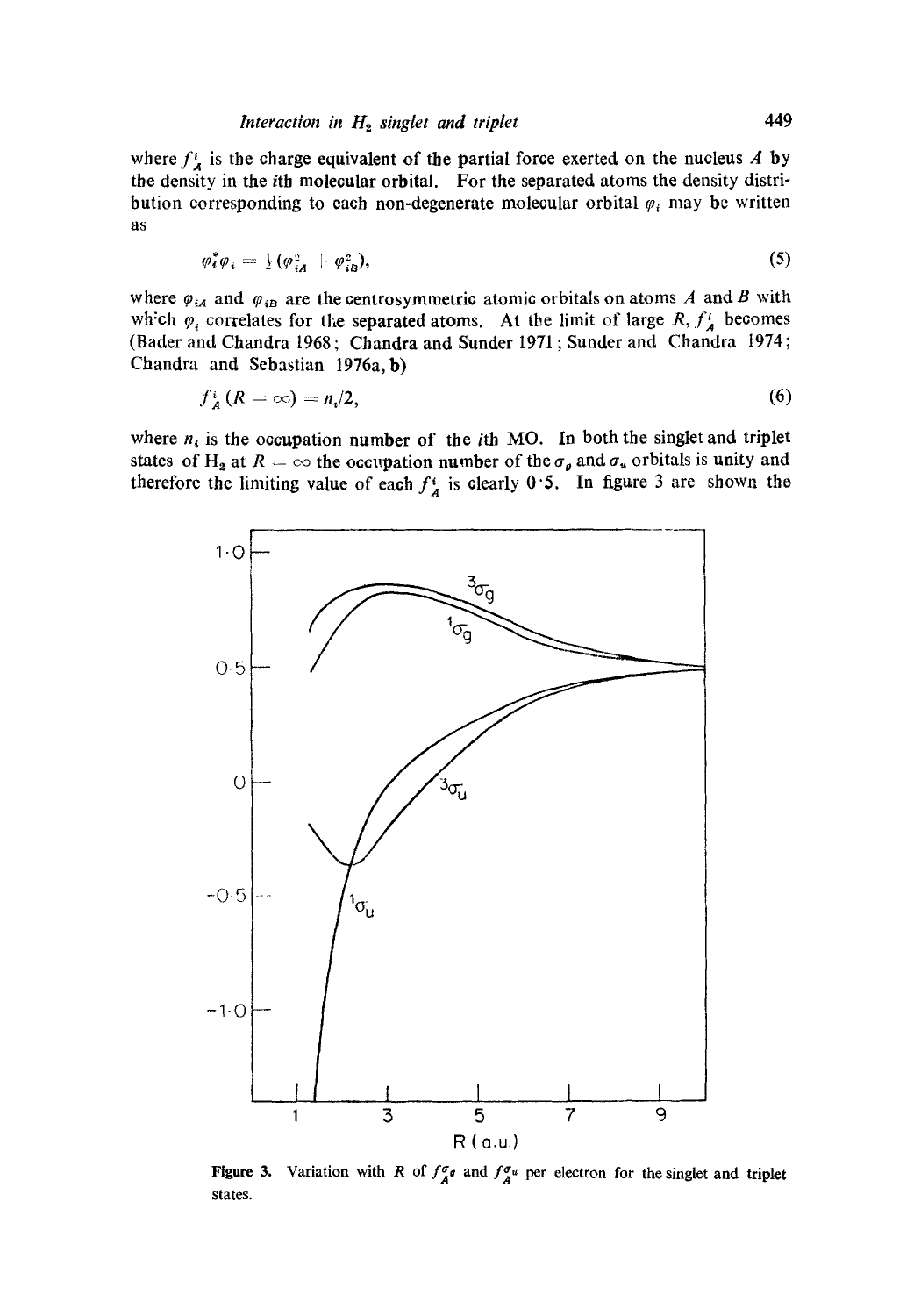variations of  $f^{\sigma_{\mu}}_{\mu}$  and  $f^{\sigma_{\mu}}_{\mu}$  per electron with R for the singlet and triplet states. The results clearly show that  ${}^1\sigma_g$  and  ${}^3\sigma_g$  orbital densities are binding while  ${}^1\sigma_g$  and  ${}^3\sigma_g$ orbital densities are antibinding for  $R < \infty$ . The results further show that the properties of  $^1\sigma_a$  and  $^3\sigma_a$  orbital densities are similar for  $R \ge 7a_0$ . For  $R < 7a_0$ , the  ${}^3\sigma_\mu$  orbital becomes more binding than the  ${}^1\sigma_\mu$  orbital and this is possible if the  ${}^3\sigma_\rho$ orbital contracts relative to the  ${}^1\sigma_g$  orbital. This contraction of the  ${}^3\sigma_g$  orbital is more marked for  $R < 2a_0$ . However, both the  ${}^1\sigma_a$  and  ${}^3\sigma_a$  orbitals converge to 1s-orbital of helium at  $R=0$ .

On the other hand, although  $1\sigma_n$ , and  $3\sigma_n$  orbitals behave similarly at large R, the difference between these two orbitals become increasingly marked at lower  $R$ where the  ${}^3\sigma_u$  orbital becomes more antibinding than the  ${}^1\sigma_u$  orbital. For R <  $2a_0$  the antibinding ability of the  $3\sigma_u$  orbital density decreases while that of the  $1\sigma_u$ density continues to increase. Since both the  $^{1} \sigma_{u}$  and  $^{3} \sigma_{u}$  orbitals go over to the 2p-orbital of helium at  $R = 0$ , it suggests that the  ${}^3\sigma_u$  orbital expands relative to the  ${}^{1}\sigma_{u}$  density for  $R < 2a_{0}$ . Such expansion of the  ${}^{3}\sigma_{u}$  orbital relative to the  ${}^{1}\sigma_{u}$  orbital at  $R = 1.5 a_0$  has been strikingly shown in the orbital density diagrams of Bowman *et at* (1970). It is however to be noted from figure 3 that there is no indication of  $f_{\lambda}^{\mathbf{1}\sigma_{\mu}}$  converging to zero in the limit of the united atom.

If we measure the binding and antibinding abilities of the  $\sigma_{\theta}$  and  $\sigma_{\theta}$  orbitals by the magnitude of  $(0 \le - |f^i_A|)$  then we see from figure 3 that for  $R < 7a_0$  the antibinding character of the  $\sigma_u$  orbitals dominates the binding abilities of the  $\sigma_g$  orbitals. Since in the  ${}^{3}\Sigma^{+}$  state the occupation number of the  ${}^{3}\sigma_{u}$  and  ${}^{3}\sigma_{g}$  orbitals is always unity at all R while in the  ${}^{1}\Sigma_{a}^{+}$  state the occupation of the  ${}^{1}\sigma_{u}$  orbital decreases at lower R and has a value of approximately  $0.02$  (Bowman *et al* 1970) at  $R = 1.4a_0$ , the  $^{1}\Sigma_{a}^{+}$  state of H<sub>2</sub> becomes stable at  $R = 1.4a_{0}$  and the  $^{3}\Sigma_{b}^{+}$  state remains unstable at all values of R. Therefore, the instability of the  ${}^{3}\Sigma^{+}_{u}$  state at small R arises from the persistent tendency of its electrons to correlate while in the  ${}^{1}\Sigma_{\sigma}^{+}$  state such tendency of electrons is decreased so that two electrons can aome close together on the average and exert a strong binding forae on each nucleus.

One can now also understand why the atomia term in the triplet state increases to a positive value for  $R < 2a_0$  and then decreases to zero as R tends to zero. Normally, the  $\sigma_{\mathbf{u}}$  charge density exerts a negative atomic force which cancels the positive atomic term contributed by the  $\sigma_q$  density. On account of the expansion of the  $\sigma_u$  orbital the magnitude of its atomic term decreases while the positive atomic term of the  $\sigma_{\alpha}$  density increases due to its contraction.

#### **4.** Changes in the charge distribution during the  $H + H$  interactions

The changing nature of the density distributions as the two H-atoms approach one another resulting in the formation of the stable  $H_2$  molecule has already been illustrated in the  $\wedge p$ -contour maps (Bader and Chandra 19 $\vee$ 8) employing the extended Hartree-Fock wave functions of Das and Wahl (1966). Similar  $\triangle \rho$ -diagrams are obtained for the ground-state of H<sub>2</sub> from the wave functions of Bowman *et al* (1970) and are therefore not reported here. However, it will be of great interest to examine how the charge distribution changes in the triplet state of  $H_2$  as a function of R. Figure 4 presents  $\triangle p$ -contour maps for the  ${}^3\Sigma^+_n$  state of H<sub>2</sub> at a number of internuclear distances calculated from the wave functions of Bowman *et al* (1970).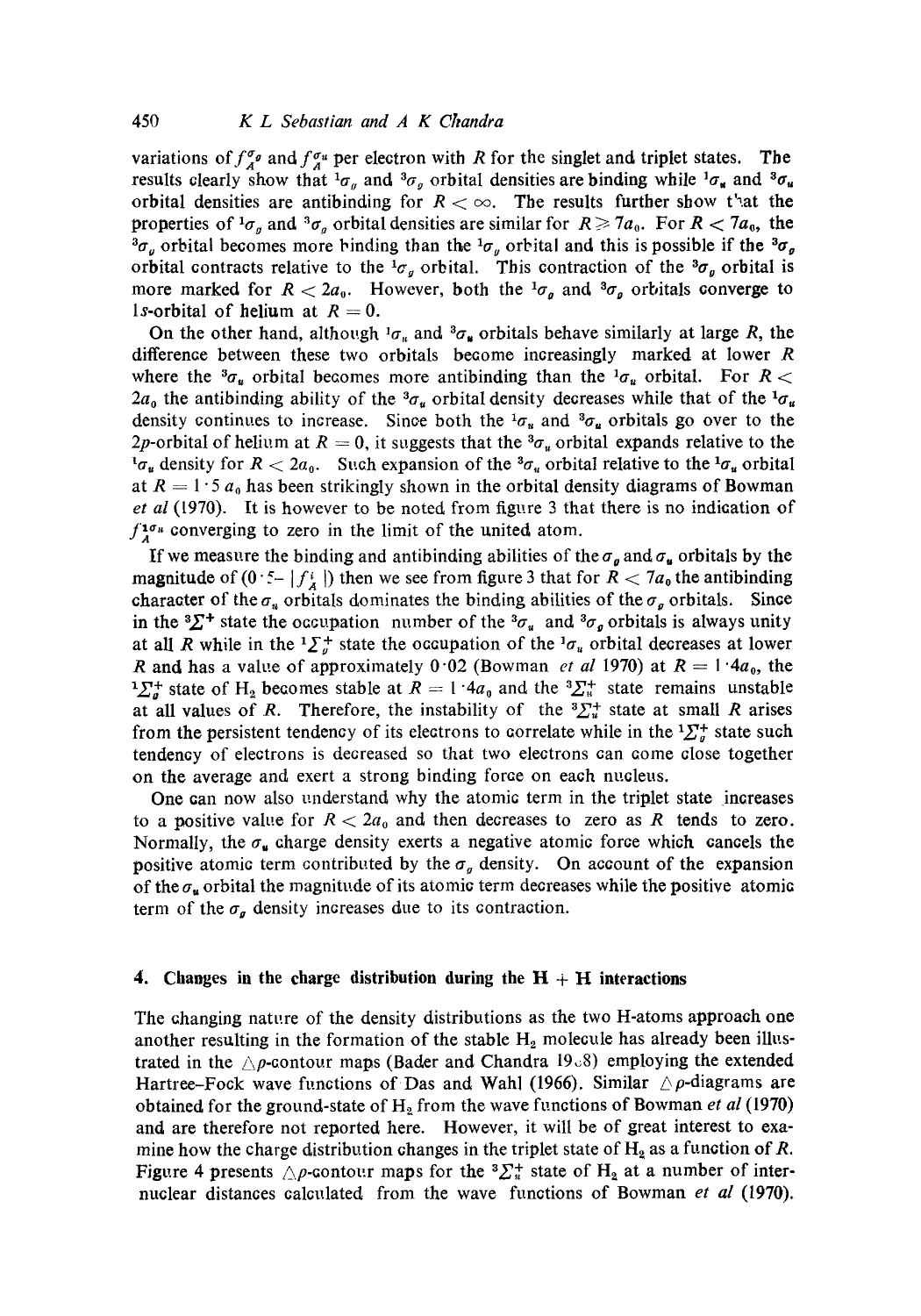

 $\Delta P$ , R = 4 $a_0$ 



 $\triangle$   $P$ ,R = 2 $a_0$ 



**&P. R=l.&ao** 



 $\Delta Pe$ , R = 1, 4 a<sub>0</sub>

**Figure 4.** The  $\triangle\rho$ -contour maps for the  ${}^{3}\Sigma_{x}^{+}$  state of H<sub>2</sub> at the indicated values of R and the  $\triangle \rho_{\rm e}$ -map for  $R = 1.4a_{\rm e}$ .